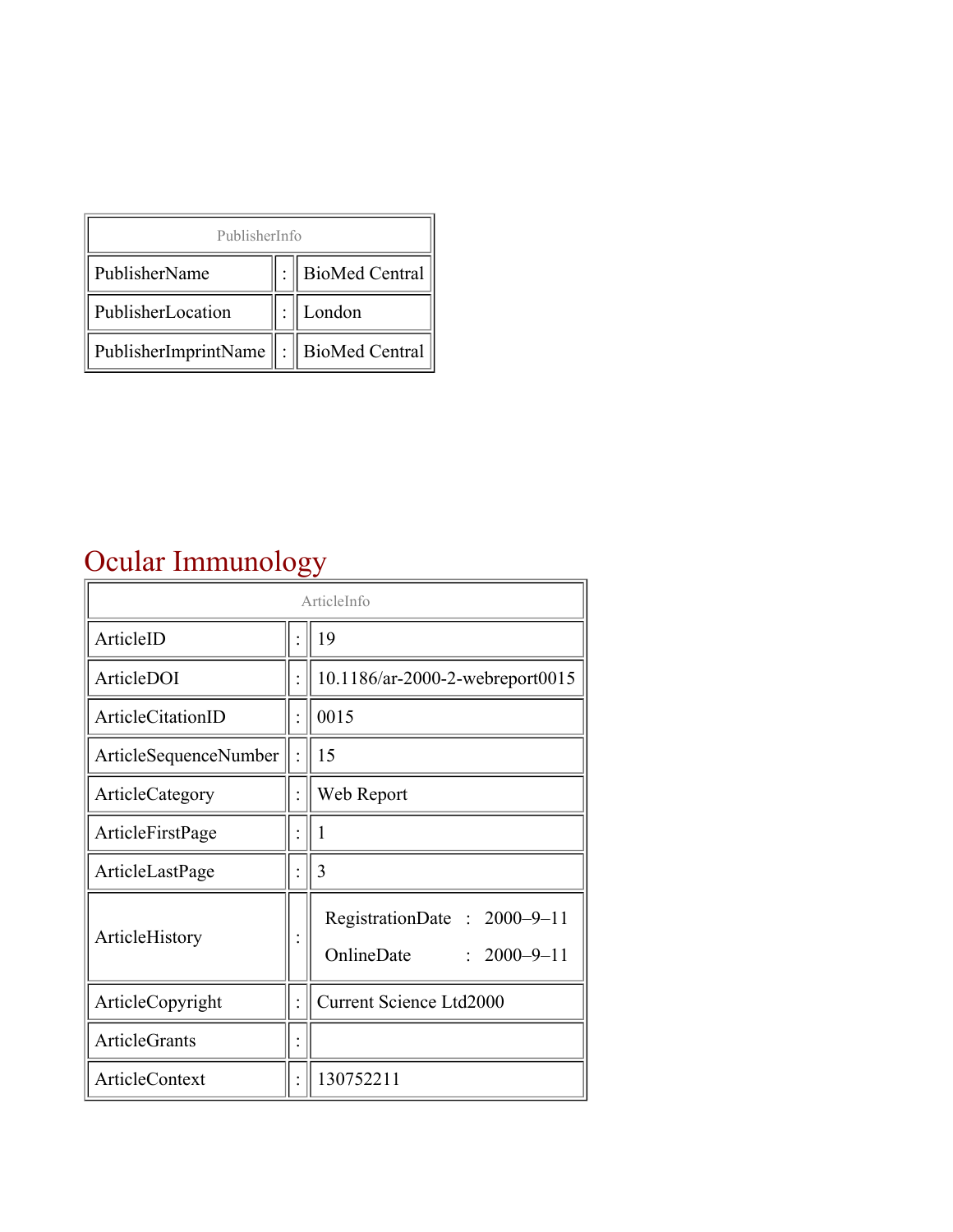Aff1 University of Alabama at Birmingham, England

## **Overview**

The Massachusetts Eye and Ear Infirmary (MEEI), one of the leading centers for both research and treatment of autoimmune eye diseases, administers this site.

### Content

The site includes a "web" journal, *'Clinical Ocular Immunology'*. Each month, a different topic is covered in the form of treatment algorithm, clinical review or study results. Topics of interest to rheumatologists include Treatment Algorithm for Juvenile Rheumatoid Arthritis-associated Iridocyclitis, Retinal Vasculitis: its Significance, The Severity of Episcleritis and Systemic Disease Association, and Ocular Manifestations of Systemic Lupus Erythematosus.

Laboratory research from the MEEI is also summarized on the web site. There is a section entitled MD Information, summarizing conferences and original articles by the medical staff. Topics covered include multiple autoimmune disorder, Behçet's Disease, Wegener's granulomatosis, discoid lupus, and the antiphospholipid antibody syndrome.

There is also a large selection of informational articles for patients. Minutes of their Uveitis Support Group is available online. The Ocular Immunology Discussion Group is an online forum that alows physicians and non-physicians to post questions, which may be answered by the MEEI faculty.

## Evaluation

This web site is extremely helpful for the rheumatologist, allowing easy access to information on a wide variety of ocular problems encountered in the practice of Rheumatology.